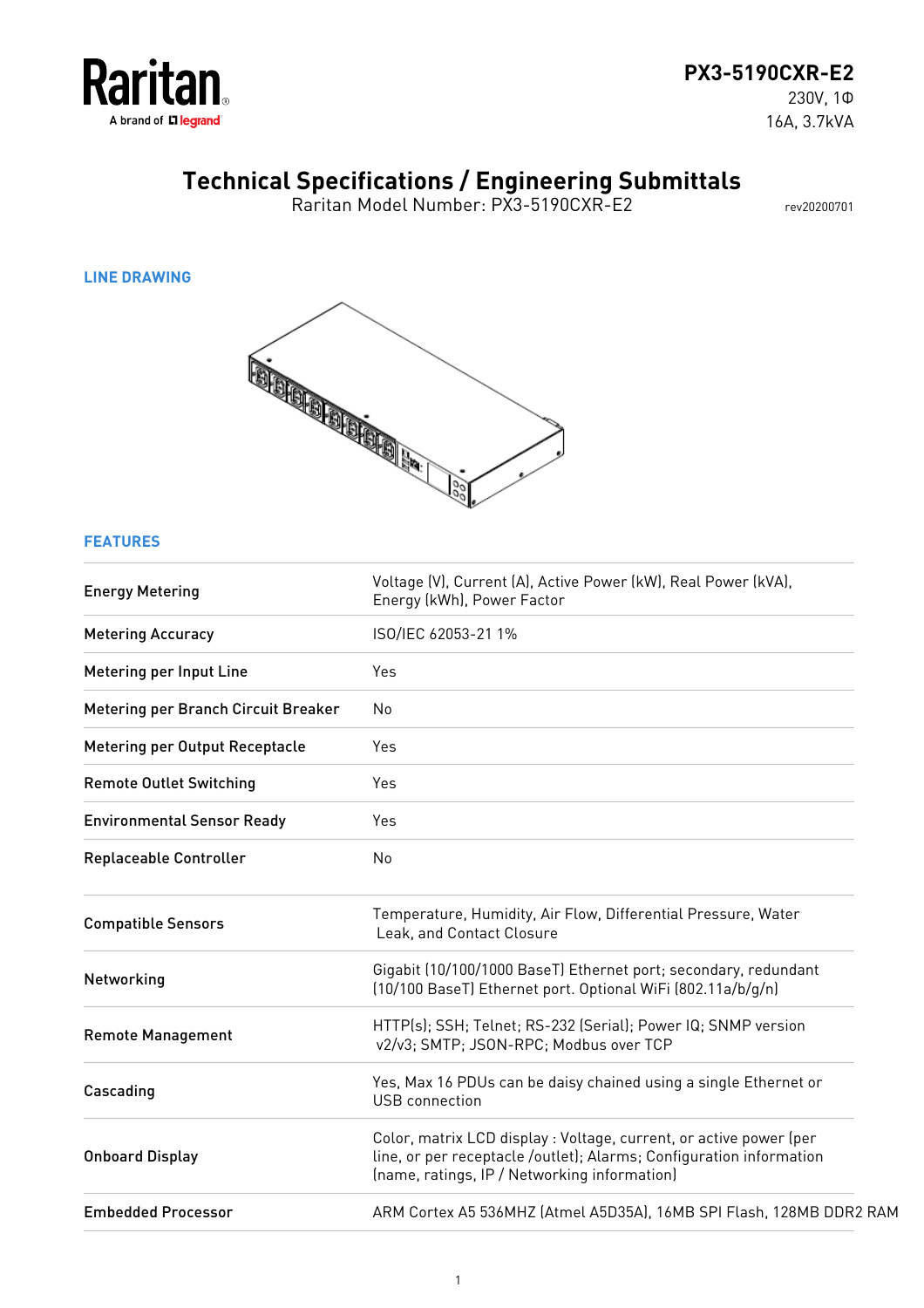

Raritan Model Number: PX3-5190CXR-E2 rev20200701

| <b>INPUT</b>                            |                                |
|-----------------------------------------|--------------------------------|
| <b>Input Plug</b>                       | IEC 60320 C20 (2P3W)           |
| <b>Cord Length</b>                      | N/A                            |
| <b>Cord Entry</b>                       | Rear feed                      |
| <b>Cable Type</b>                       | IP44("splashproof")            |
| <b>Number of Power Cords</b>            | N/A                            |
| <b>Maximum Input Current</b>            | 16A                            |
| <b>Nominal Input Voltage</b>            | 230V                           |
| <b>Rated Input Voltage</b>              | 100 - 240V                     |
| <b>Input Frequency</b>                  | 50/60Hz                        |
| <b>Power Capacity</b>                   | 1.6kVA at 100V, 3.8kVA at 240V |
| <b>OUTPUT</b>                           |                                |
| <b>Nominal Output Voltage</b>           | 230V                           |
| <b>Rated Output Voltage</b>             | $100 - 240V$                   |
| <b>Receptacles (Output Connections)</b> | (8) IEC60320 C13 Locking, 10A  |
| <b>Securelock Support</b>               | Yes                            |
| <b>Cord Retention</b>                   | No                             |
| <b>Overload Protection</b>              | N/A                            |

### **PHYSICAL**

| Color                              | Black powder coat (custom colors available)    |
|------------------------------------|------------------------------------------------|
| <b>Unit Dimensions (WxDxH)</b>     | 17.3" x 7.2" x 1.7"; 440mm x 183mm x 44mm      |
| Unit Weight                        | 4.65 kg                                        |
| <b>Shipping Weight</b>             | $5.3$ kg                                       |
| <b>Shipping Dimensions (WxDxH)</b> | 22.44" x 16.34" x 12.6"; 570mm x 415mm x 320mm |
| Mounting                           | RACK-KIT-DPX-1U                                |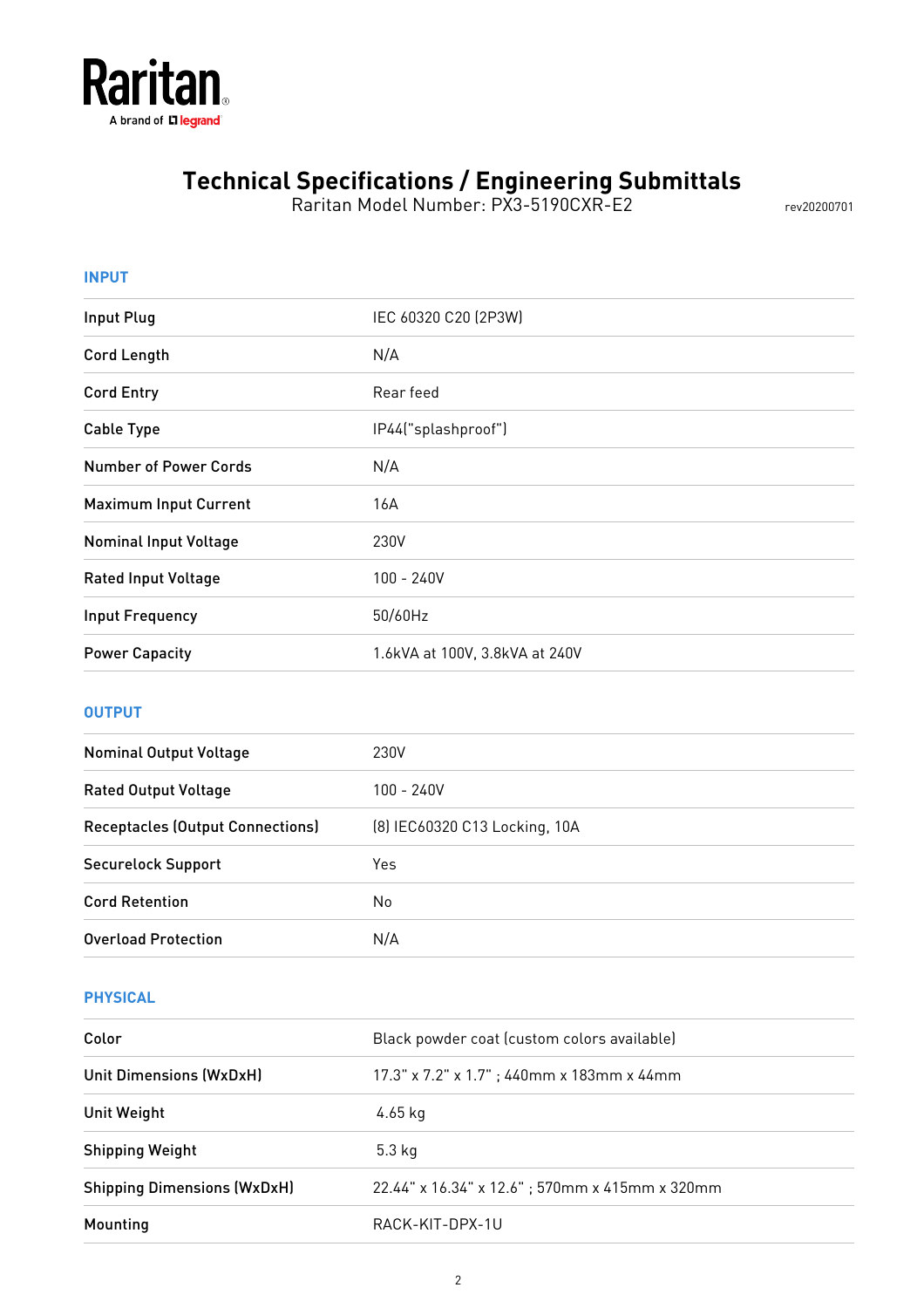

Raritan Model Number: PX3-5190CXR-E2 rev20200701

| <b>ENVIRONMENTAL</b>               |                                                                                      |
|------------------------------------|--------------------------------------------------------------------------------------|
| <b>Operating Temperature</b>       | $60^{\circ}$ C                                                                       |
| <b>Operating Relative Humidity</b> | 85%                                                                                  |
| <b>Operating Elevation</b>         | 0-10000ft                                                                            |
| <b>Storage Temperature</b>         | $-25$ to $65^{\circ}$ C                                                              |
| <b>Storage Humidity</b>            | $0 - 100%$                                                                           |
| <b>Storage Elevation</b>           | 0-10000ft                                                                            |
| <b>CONFORMANCE</b>                 |                                                                                      |
| <b>Regulatory Approvals</b>        | CE, Canada ICES-003, Part 15 Class A of the FCC rules,<br>RoHS compliant             |
| Warranty                           | Standard 2 years manufacturer warranty (Extended warranty available<br>for purchase) |
|                                    |                                                                                      |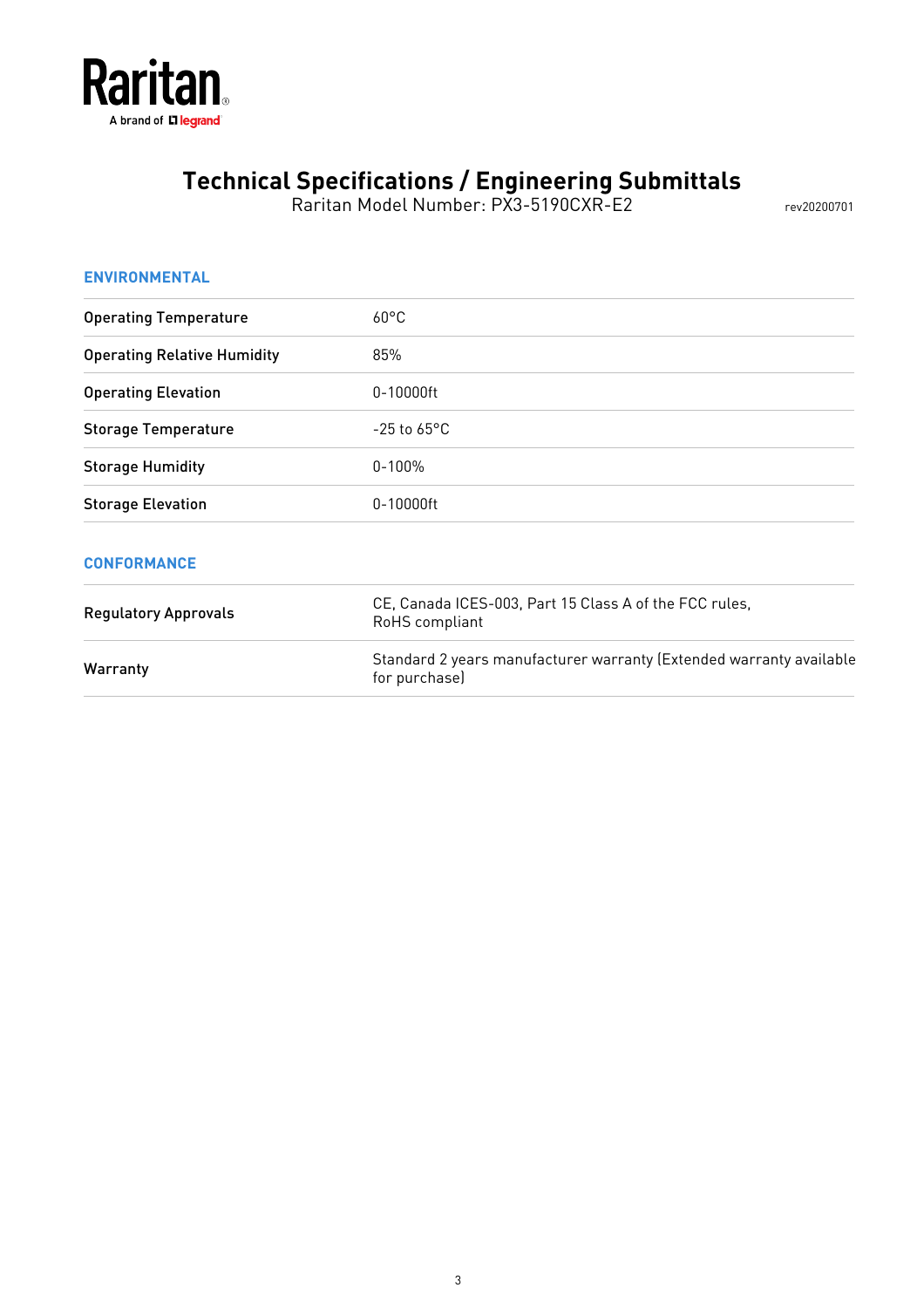

Raritan Model Number: PX3-5190CXR-E2 rev20200701

### **CONTROL PANEL**



#### **CONTROL PANEL2**

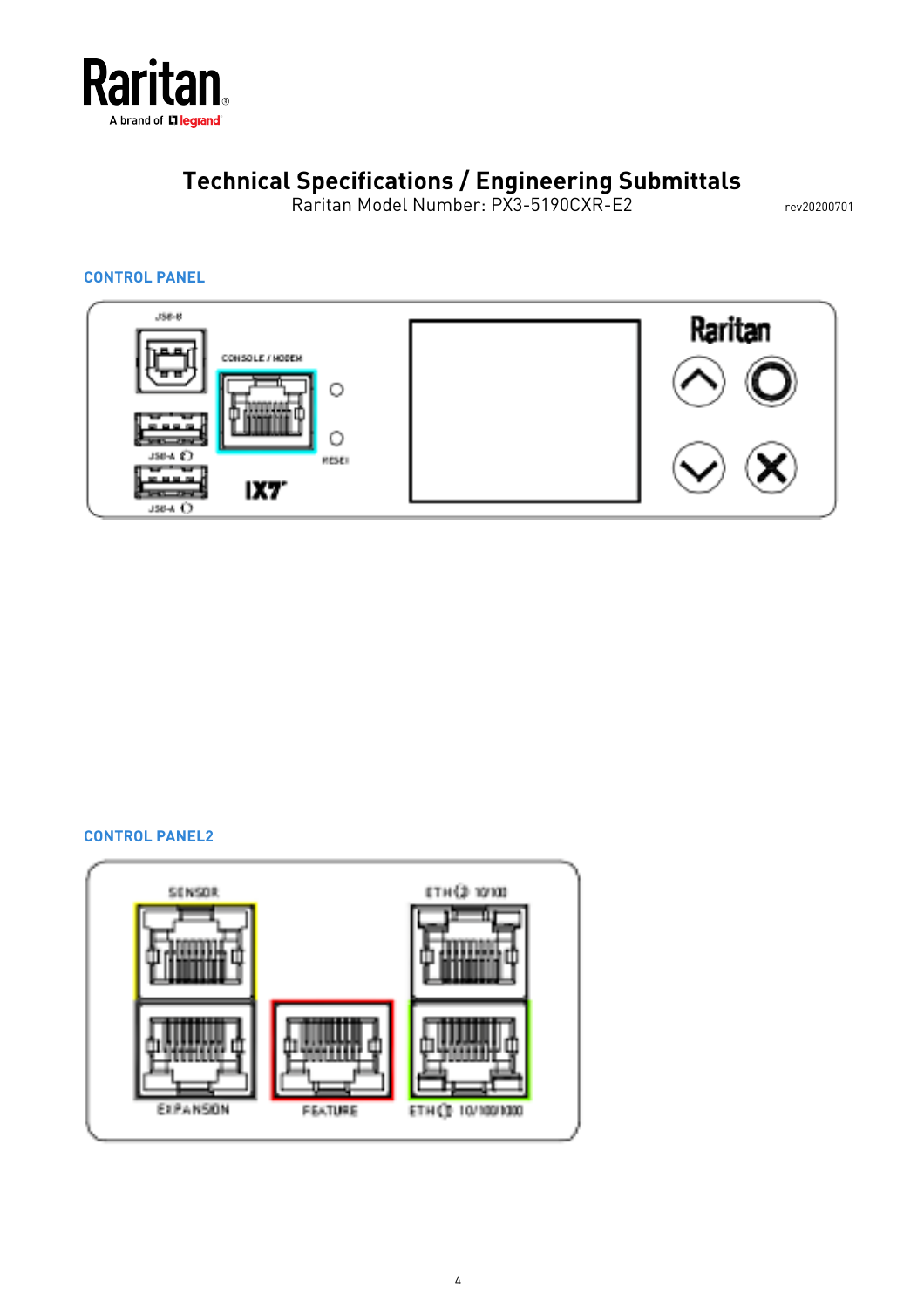

Raritan Model Number: PX3-5190CXR-E2 rev20200701

### **ELECTRICAL (ONE LINE) DIAGRAM**





IEC60320 C20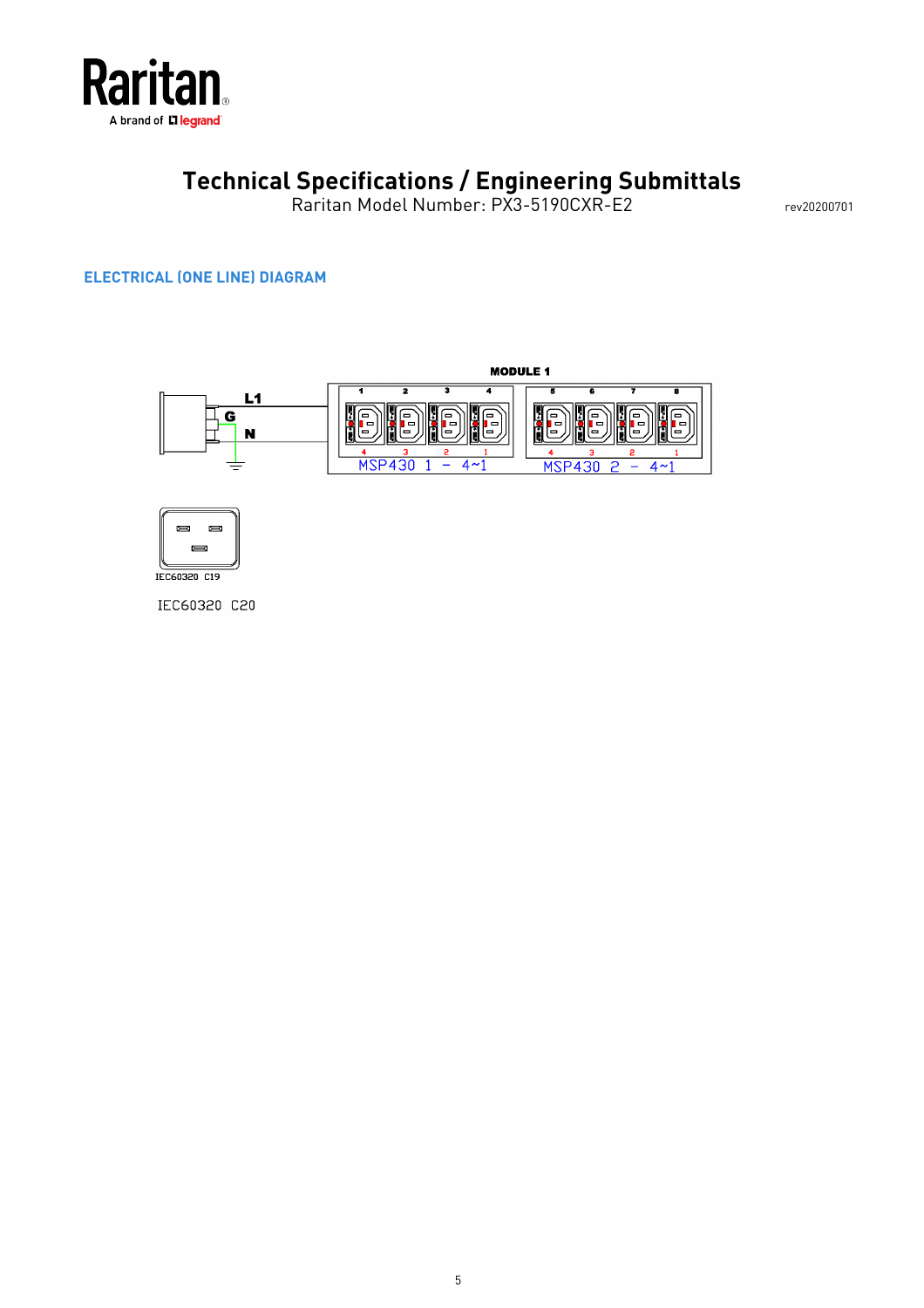

Raritan Model Number: PX3-5190CXR-E2 rev20200701

### **MECHANICAL DIAGRAM**